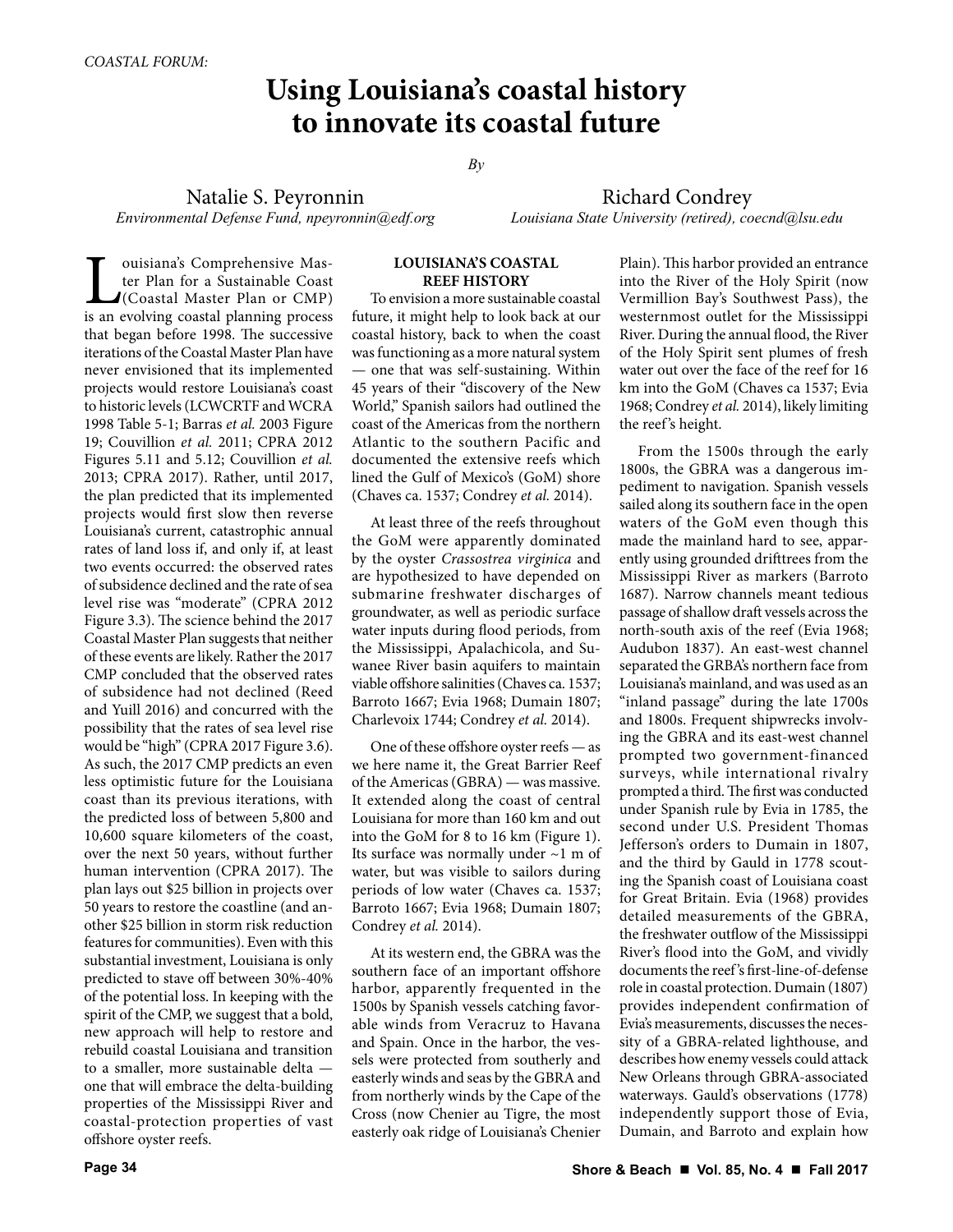islands were forming from grounded drifttrees on the GBRA.

When Audubon sailed from the Mississippi's Southwest Pass to Galveston Bay, Louisiana's still sparsely settled coast was beginning to erode. Passage between Louisiana's islands was no longer limited to pirogues. The oysters on at least the northern face of the GBRA were dead, had been dead for some time, and their empty shells were accumulating on the Louisiana shore, bleaching in the sun. As Audubon writes to his "dear friend" William MacGuillivary while "snugly" anchored in Cote Blanche Bay (Audubon 1838):

"After visiting 'Rabbit Island,'… we make our way between it and Friskey Point [possibly Point au Fer], by a narrow and somewhat difficult channel leading to the bay in which I now write. The shores around us are entirely formed of a bank, from twenty to thirty feet [6-9 m] high, and composed of concrete shells of various kinds, among which the Common Oyster, however, predominates. This bank, which at present looks as if bleached by the sunshine and rains of centuries, is so white that it might well form a guiding line to the vessels which navigate this bay even in the darkest nights…

"The crossing of large bays, cumbered with shallow bars and banks of oyster-shells, is always to me extremely disagreeable, and more especially when all these bars and banks do not contain a single living specimen of that most delectable shell-fish. Nay, I am assured by our pilot, who is no youngster, that ever since he first visited this extensive waste, not an oyster has been procured in these parts."

In the year 1853, Lieutenant B. F. Sands surveyed the area between Ship Shoal and Last Island for the U.S. government which was considering the need for and location of a lighthouse. Despite a detailed survey which included 35,000 lead casts, Sands' report and accompanying map show no indication of this portion of the GBRA (Sands 1853; Gerdes 1853), suggesting that at least this portion of the reef which Audubon had found dead in 1837 had not recovered, but disintegrated, likely due to human-induced reductions in the amount of Mississippi River water flowing to the basins as a result of levees





and distributary closure and resulting aquifer recharge.

## **VAST OYSTER REEFS WERE OUR FIRST LINE OF DEFENSE**

As Louisiana focuses on re-establishing the natural, land-building processes of the river in the current CMP, this recently discovered history of the GBRA suggests it had reached a size substantial enough to provide key ecosystem services to the coast. These vast oyster reefs, or "living shorelines," played an essential role in attenuating wave energies from storms or regular tidal cycles and stabilizing sediments, subsequently protecting sandy barrier islands and headlands, as well as interior wetlands from erosion (Evia 1968), allowing the wetlands in turn to provide additional storm protection benefits.

Remnants of these historic oyster reefs along Louisiana's coast were heavily mined from the 1940s through the 1990s for commercial purposes, including road bed material, until a moratorium and later law was passed in 1998 (USACE 2004). The shell mining operations of the 20th century decimated what was left of the GBRA. The mining of historic oyster reefs in the East Cote Blanche Bay (which Audubon had visited in 1837) has resulted in drastic changes to the hydrodynamics of the Atchafalaya and Vermilion Bay systems and a substantial increase in the freshwater influence on the western portion of this system. Modeling indicates that wave heights in Atchafalaya Bay have increased by nearly 2.5 feet in fair-weather conditions due to the loss of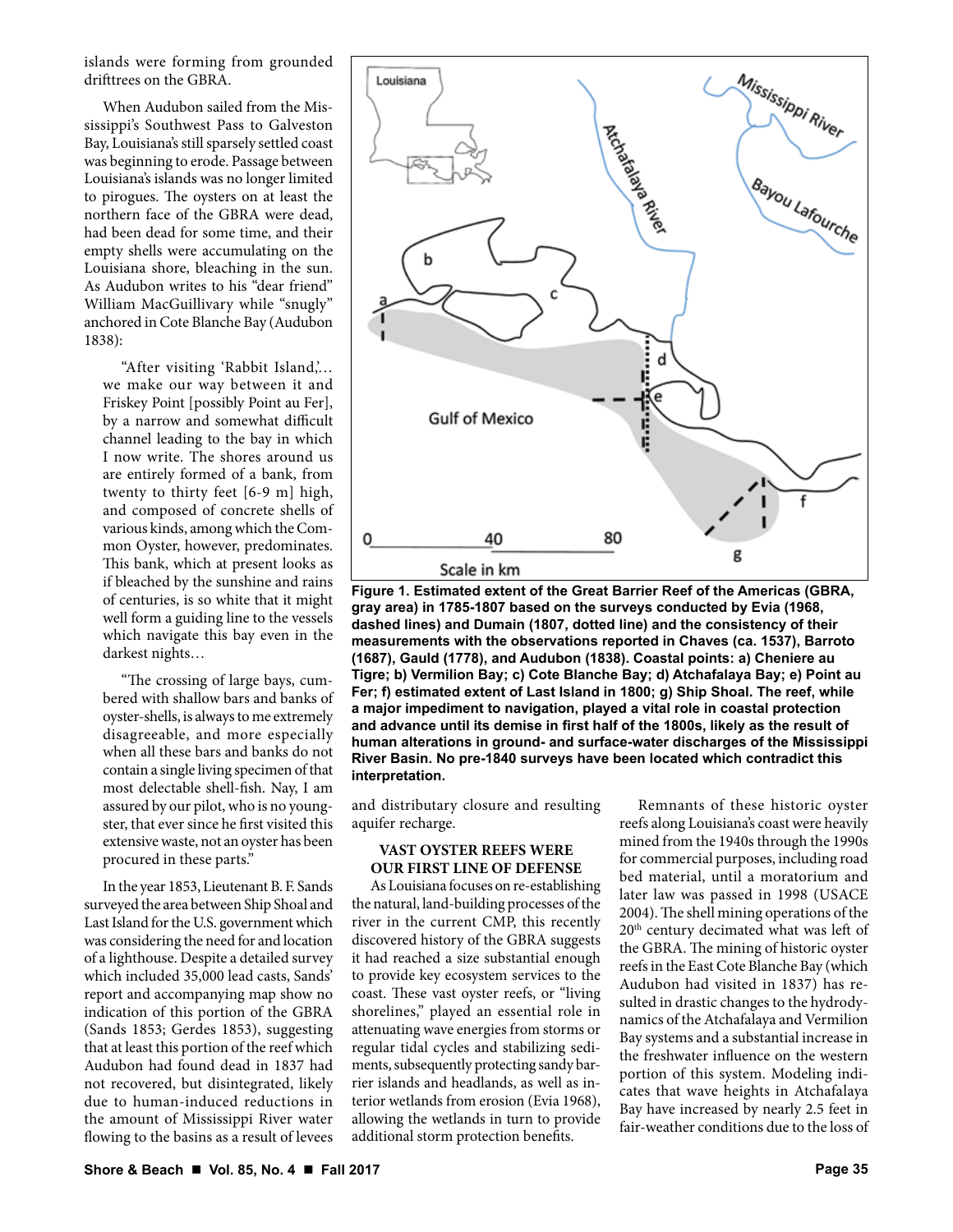

**Figure 2. Coastal land change over 50 years without human intervention under the medium environmental scenario (CPRA 2017).**

these reef structures (Stone *et al.* 2004). The increase in storm surge energy and waves during tropical events can also be attributed in part to the removal of the historic shoal reefs. The loss of this protective coastal feature resulted in much of the Louisiana coast being transformed from a low-energy, protected environment to an open, wave-dominated, highenergy marine environment (Stone and McBride 1998; Sheremet and Stone 2003; Stone *et al.* 2004). The loss of shoreline oyster reefs has also allowed increased water exchange between the gulf and the interior water bodies of the Chenier Plain (USACE 2004), allowing more saltwater intrusion into interior freshwater and intermediate marshes.

These reefs can provide a wide array of other ecosystem services. Their three-dimensional structure can reduce water velocities, increase sedimentation rates, and enhance propagule settlement and retention, creating a more suitable

environment for many species (Scyphers *et al.* 2011). The more quiescent environment created behind the reef increases sediment deposition and trapping from river flood events, sustaining and building interior marshes. Older, established reefs can also contribute shell bits to the marsh surface that help maintain marsh surface elevation, which is particularly important in areas of high subsidence and low sediment input, such as Terrebonne Bay and the Chenier Plain.

Oyster reefs provide a diversity of microhabitats that support complex ecological communities including fish and invertebrate species. The oyster reef ecosystem function is linked to the reef 's unique shell structure, as the reefs are created by the constant adhesion of new larva to existing shells. As new oysters grow, available space accretes above the substrate, which forms a matrix of interstitial spaces that are critical to habitation by oysters and other organisms (NOAA n.d.). Similar to coral, oysters are referred to as "ecosystem engineers" because they change the physical environment and provide spatial habitat for a multitude of other marine organisms (Stokes *et al.* 2012). Recent studies of natural, restored, and artificial reefs indicate that oyster reef communities in many areas are highly diverse and include many species not found in adjacent soft-bottom habitats. Plunket and La Peyre (2005) found that the oyster structures provide important habitat for benthic fish and decapod crustaceans and provided valuable foraging sites for transient species.

Oysters greatly influence nutrient cycling in estuarine systems and help to maintain ecosystem stability. Oysters filter large amounts of phytoplankton and detritus in the water column, as well as metabolize nutrients and cycling carbon which benefits the entire ecosystem. In this cycling process, oysters consume suspended particles and utilize the or-

**diagram depicting the future of coastal marshes affected by sea level rise and subsidence both (a) without human intervention and (b) with the potential growth of oyster reefs over decades and centuries to replace ill-fated marshes and provide a coastal buffer.**



**Page 36 Shore & Beach Vol. 85, No. 4 Fall 2017**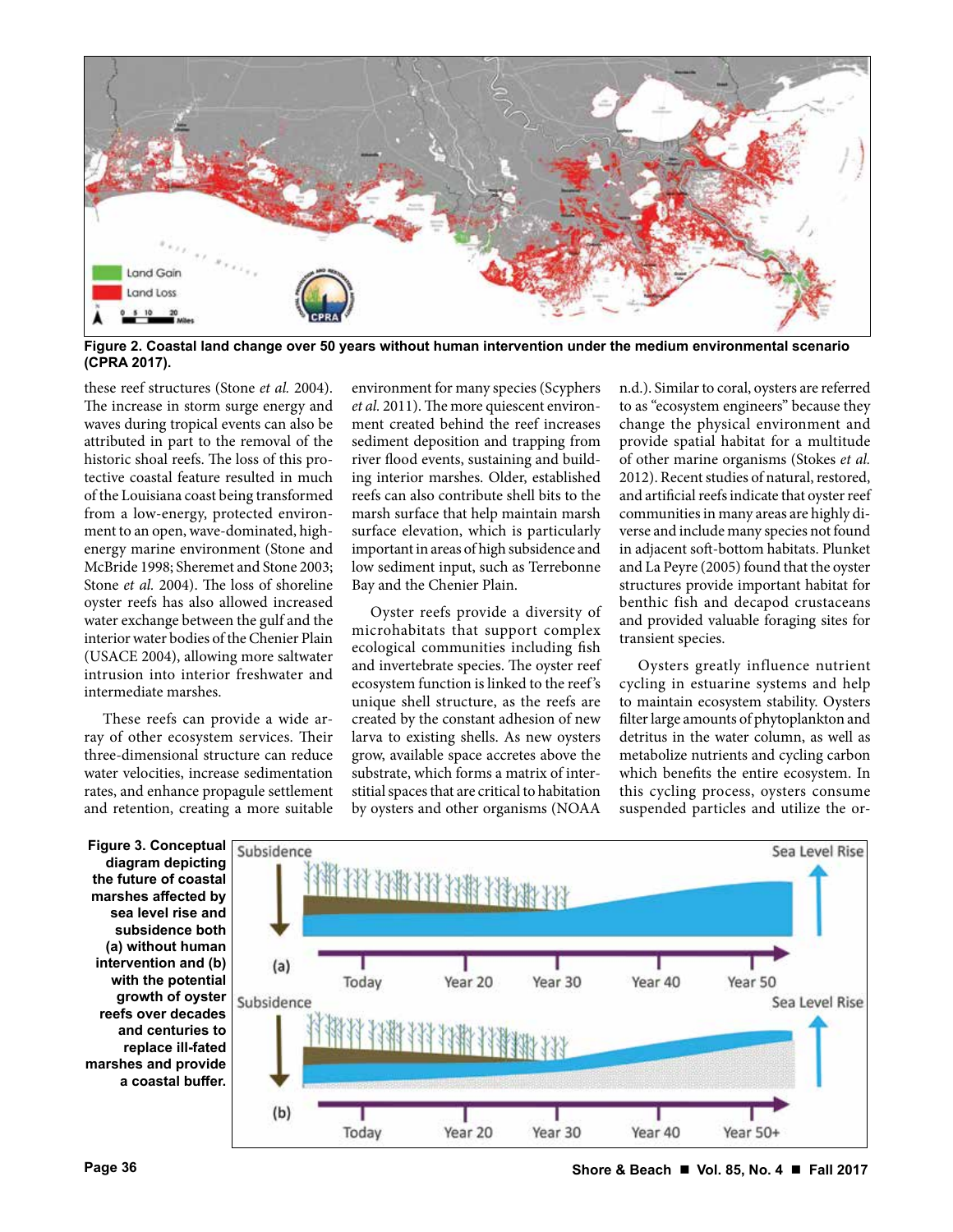ganic matter for growth, and the excess inorganic nutrients (dissolved carbon, nitrogen, phosphorous) are excreted by the bivalves for use to support the trophic system (NOAA n.d.). Encrusting organisms on oyster reefs, such as tunicates and barnacles, can contribute to the overall filter capacity of a reef, and thrive where the structure of reefs is three-dimensional (e.g. pyramid-shaped) rather than shallow (NOAA n.d.). In addition to nutrient cycling, the denitrification of coastal waters and filtering of suspended sediment facilitates the growth of marine grasses which helps to hold wetlands in place (Stokes *et al.* 2012).

Since these oyster reefs provide concentrated and abundant food sources for gamefish, they also enhance the value of recreational fisheries and help support other trophic levels of the estuarine ecosystem. Their potential to increase marine fisheries production supports over 200,000 jobs in a \$2.4 billion fishing industry (Stokes *et al.* 2012).

## **LOUISIANA'S COASTAL REEF FUTURE**

The 2017 Coastal Master Plan clearly suggests that a loss of marsh habitat will occur across the coast over the next 50 years (Figure 2), even with planned wetland restoration efforts. Instead of considering success in terms of restoring the "status quo," we may be better served to start envisioning a smaller, more sustainable coastline of the future that could be restored and maintained with the limited natural resources, such as sediment and fresh water, and limited societal resources, such as time and funding. We propose that we should explore innovative approaches to transforming the current landscape instead of maintaining the landscape that exists today.

We cannot rebuild the GBRA or other massive offshore oyster reefs, due to the lack of appropriate salinities and human alterations to the hydrology, as well as the immense cost of such an endeavor. But the coastline of today will become the offshore environment of the future. Within 50 years, and in some areas as soon as 30 years, water depths within the current marsh platform will increase, especially as sea level rises exponentially, and large swaths of marsh will be lost. Land loss and increasing water depths will challenge the cost-effectiveness of putting off establishing large-scale oys-



**Figure 4. Conceptual diagram depicting the: a) current degraded state of coastal wetlands; b) predicted future wetland loss without human intervention; c) implementation of shallow oyster reefs among degraded marsh today; and d) the growth of oyster reefs over decades and centuries to provide a coastal buffer, prevent future wetland loss, and protect remnant coastal marshes.** 

ter reefs until the marsh is already gone. Instead, we propose to utilize the natural growing features of an oyster reef over the next few decades to transform areas of brackish or intermediate marsh today into extensive oyster reefs in the future. By constructing shallow subtidal oyster reefs in small, open-water bodies within areas of degraded marsh, the oyster reefs can establish and grow over the coming decades and centuries, provide diversity, and provide protection to delay the demise of the adjacent wetlands (Figure 3). Over time, the marsh slowly subsides or floods while oyster reefs grow and expand in their place (Figure 4). In the near-term, the oyster reef restoration will increase habitat diversity and provide other key ecosystem services. In the long-term, habitats could transition from a marsh complex to an oyster reef complex, thereby maintaining the coastline, protecting interior wetlands from further erosion and providing storm surge protection to valuable infrastructure and communities.

The predicted future without human intervention (Figure 2) can be used to define areas where oyster reefs could be established to provide protection to coastal communities and remnant marshes that would otherwise be lost. Proper siting would be necessary to ensure that the oyster reefs could be established and prosper. However, the location does not need to be constrained by the narrower range of the harvestable oyster, as growth will occur over many decades. Sediment diversions, hydrologic restoration and the maintenance of existing freshwater flows would be essential to the establishment and long-term viability of these oyster reefs. Under the right salinity conditions, oyster reefs can adapt to other environmental shifts, such as sea level rise, growing fast enough to outpace even the most extreme predictions of future sea level rise (Rodriguez *et al.* 2014).

One example of where this could be implemented in is the Chenier Plain of